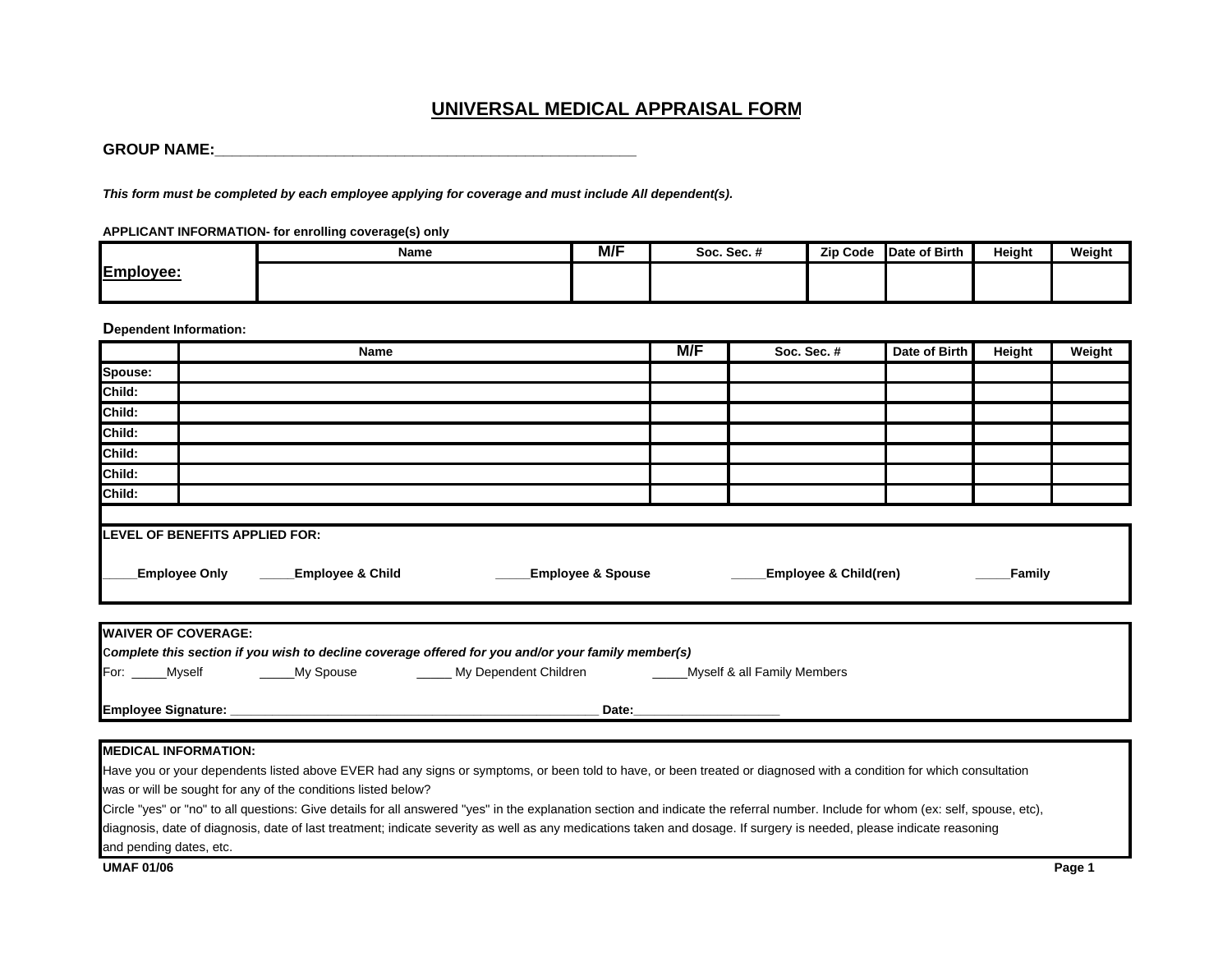| Please circle all that apply:                   |   |             |                                              |   |             |                                           |   |              |
|-------------------------------------------------|---|-------------|----------------------------------------------|---|-------------|-------------------------------------------|---|--------------|
| 1. Benign Conditions - Tumor, Cyst or Growth    | Y |             | N 7. Immune                                  |   |             | 11. Psychological                         |   |              |
| If Yes, list Site                               |   |             | AIDS/ARC-AIDS Related Complex/HIV            | Y | N           | <b>Active Counseling</b>                  | Y | N            |
| 2. Cancers - List status in Explanation Section | Y | N           | Autoimmune Illness-Type                      | Y | ${\sf N}$   | ADD/ADHD                                  | Y | N            |
| If Yes, list Site _                             |   |             | <b>Systemic Lupus</b>                        | Y | N           | Anxiety, Depression                       | Y | N            |
| 3. Heart/Lung                                   |   |             | 8. Endocrine                                 |   |             | <b>Attempted Suicide</b>                  | Y | N            |
| Aneurysm                                        | Y | N           | Diabetes - Juvenile ________ Adult _______   | Y | N           | Bulimia, Anorexia                         | Y | N            |
| Arteriosclerosis                                | Y | N           | Diet Controlled ______ Oral Meds _____       |   |             | Psychosis                                 | Y | N            |
| Chest Pain/Angina                               | Υ | N           | Insulin __________ Units per day ________    |   |             | Schizophrenia, Bipolar, OCD               | Y | N            |
| <b>Congenital Heart Disease</b>                 | Υ | N           | Last Three (3) Blood Sugar Readings          |   |             | Substance Abuse                           | Y | N            |
| <b>Congestive Heart Failure</b>                 | Y | N           |                                              |   |             | Any Mental Health Hospitalization         | Y | N            |
| <b>Heart Attack</b>                             | Y | N           | Last Hemoglobin A1-C (Hb A1-C) Result ______ |   |             | 12. Muscular/Skeletal                     |   |              |
| High Cholesterol/Triglycerides                  | Y | N           |                                              |   |             | Amputation-Of                             | Y | N            |
| Hypertension                                    | Y | N           |                                              |   |             | Arthritis-Rheumatoid<br>Osteo             | Y | N            |
| <b>Irregular Heart Beat</b>                     | Υ | N           | Growth Hormone                               | Y | $\mathbf N$ | Degenerative Disc/Joint Disease           | Y | N            |
| <b>Ischemic Heart Disease</b>                   | Υ | N           | Pancreatitis                                 | Y | N           | Fibromyalgia                              | Y | N            |
| Stroke                                          | Y | N           | <b>Pituitary Disorder</b>                    | Y | ${\sf N}$   | Gout                                      | Y | N            |
| Valvular Disease                                | Y | N           | Thyroid/Adrenal Disorder                     | Y | N           | <b>Herniated Disc</b>                     | Y | N            |
| Apnea                                           | Y | N           | 9. Digestive/Intestinal                      |   |             | Joint Replacement- Of                     | Y | N            |
| Asthma/Allergy                                  | Y | N           | Cirrhosis of Liver                           | Y | N           | <b>Muscular Dystrophy</b>                 | Y | N            |
| <b>Cystic Fibrosis</b>                          | Y | N           | Colonoscopy                                  | Υ | N           | Osteoporosis                              | Y | N            |
| Emphysema/COPD                                  | Y | N           | Colostomy                                    | Y | N           | Scoliosis                                 | Y | N            |
| Tuberculosis                                    | Y | N           | Crohn's Disease                              | Y |             | N 13. Reproductive                        |   |              |
| 4. Heart/Lung Treatments                        |   |             | Gastric Bypass                               | Υ | N           | Abnormal Pap Smear                        | Y | $\mathsf{N}$ |
| Angioplasty                                     | Y | N           | <b>GERD/Peptic Ulcer</b>                     | Y | N           | Date of Last Normal Pap Smear: __/__/__   |   |              |
| <b>Bypass</b>                                   | Y | N           | B<br>C<br>Hepatitis Type - A                 | Y | N           | <b>Breast Disorder or Breast Implants</b> | Y | $\mathsf{N}$ |
| <b>Cardiac Ablation</b>                         | Y | N           | <b>Ulcerative Colitis</b>                    | Y | N           | Endometriosis                             | Y | N            |
| <b>Cardiac Catherization</b>                    | Y | N           | 10. Neurological                             |   |             | Infertility-If Yes:                       | Y | N            |
| Pacemaker Implantation                          | Υ | N           | Alzheimer's                                  | Υ | N           | Type of treatment _______________         |   |              |
| Heart Valve Replacement                         | Y | N           | Cerebral Palsy                               | Y | N           | Invitro                                   |   |              |
| 5. Blood Disorders                              |   |             | Down's Syndrome                              | Υ | N           | <b>Other Reproductive</b>                 | Y | N            |
| Anemia - Type                                   | Υ | N           | Epilepsy/Seizures                            | Υ | N           | Ovarian Cyst/PCOS                         | Y | N            |
| Hemochromatosis                                 | Y | N           | <b>Grand Mal</b>                             | Υ | N           | Prostatitis/BPH                           | Y | N            |
| Hemophilia                                      | Y | N           | Petit Mal                                    | Υ | N           | Sexually Transmitted Disease(s)           | Y | N            |
| Other - Type                                    | Υ | $\mathsf N$ | Lou Gehrig's Disease (ALS)                   | Υ | N           | Pregnant-Due Date ____/____/              | Y | N            |
| 6. Renal                                        |   |             | Migraines                                    | Y | N           | If pregnant: Do you have or ever had:     |   |              |
| Blood in Urine                                  | Y | N           | Multiple Sclerosis                           | Y | N           | <b>Gestational Diabetes</b>               | Y | N            |
| <b>Dialysis</b>                                 | Y | N           | Paralysis                                    | Y | N           | Hypertension                              | Y | N            |
| Kidney, Kidney Stones, Urinary Disorder         | Y | N           | Parkinson's Disease                          | Y | ${\sf N}$   | <b>Incompetent Cervix</b>                 | Y | N            |
| Polycystic Kidney Disease                       | Y | N           | Spina Bifida-Cystica<br>Occulta              | Y | N           | Multiple Birth Pregnancy                  | Y | N            |
| Renal Failure - Acute<br>Chronic                | Y | N           |                                              |   |             | <b>Prior Miscarriage</b>                  | Y | N            |
|                                                 |   |             |                                              |   |             | Pre Term Labor or Premature Birth(s)      | Y | N            |